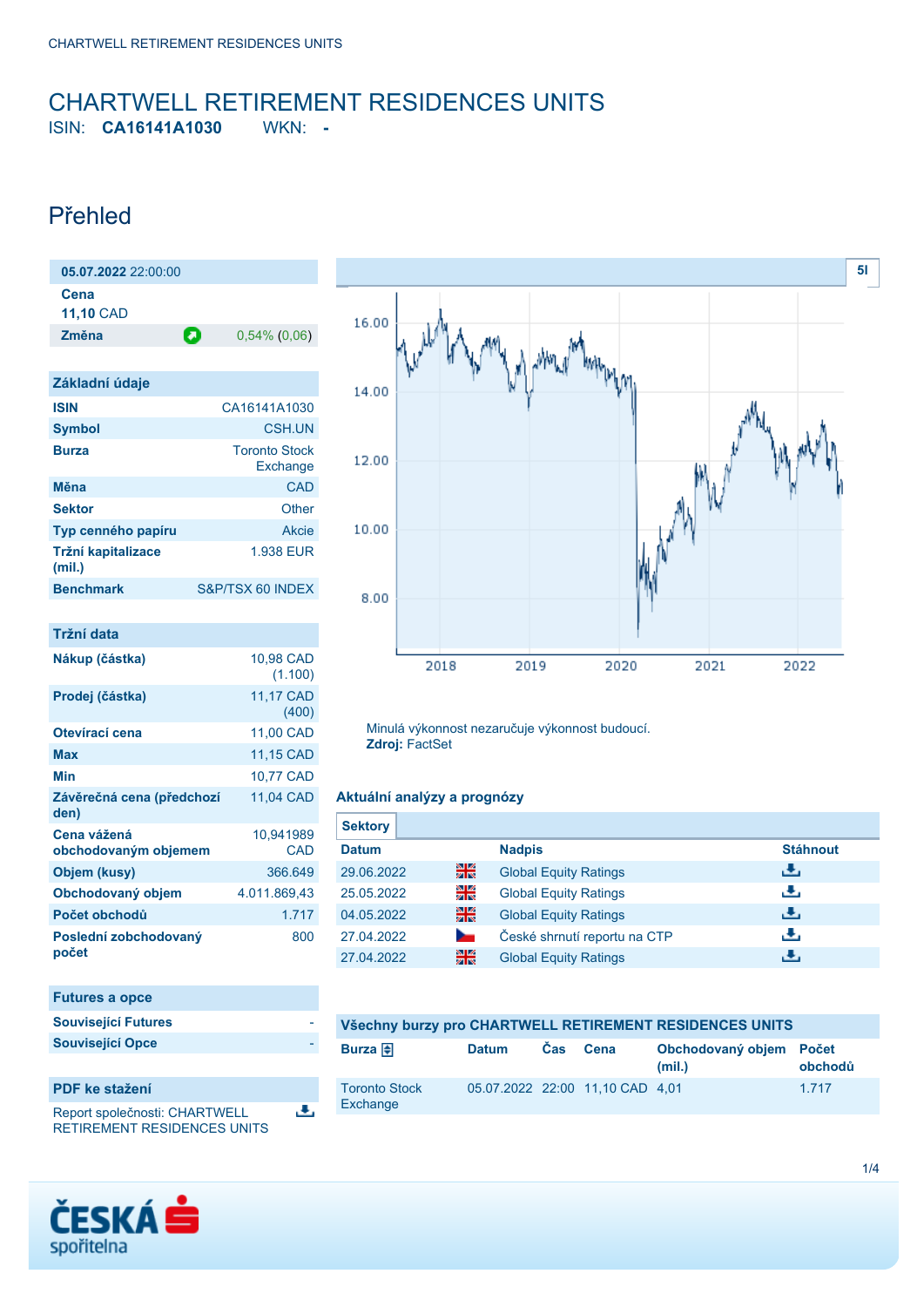| Frankfurt                                                       | 06.07.2022 08:02 8,046 EUR 0,00 |  |  |
|-----------------------------------------------------------------|---------------------------------|--|--|
| FINRA other OTC 28.06.2022 20:28 8.81 USD 0.02<br><b>Issues</b> |                                 |  |  |

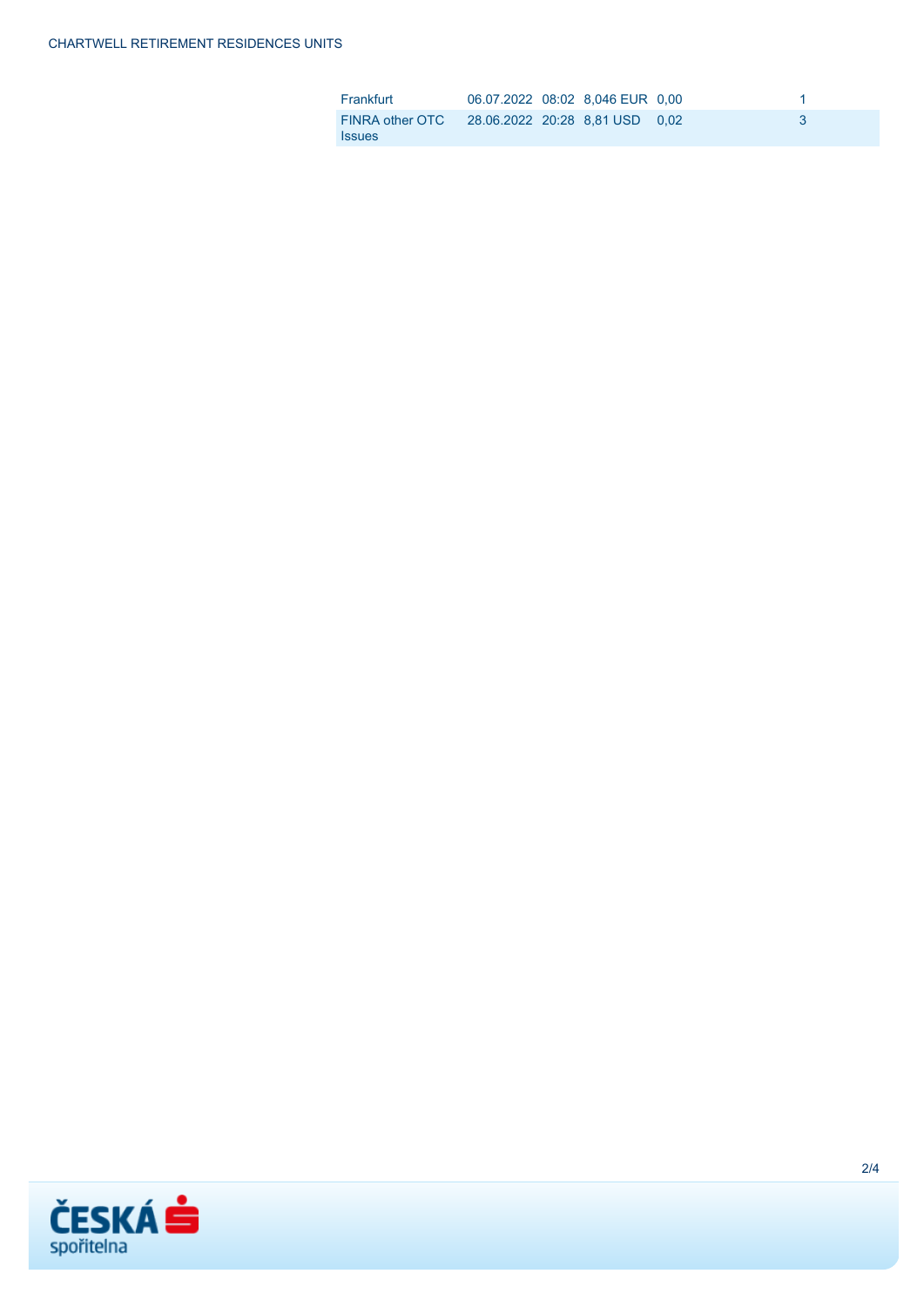## Detaily

**05.07.2022** 22:00:00 **Cena**

**11,10** CAD

**Změna** 0,54% (0,06)

| Základní údaje               |                                  |
|------------------------------|----------------------------------|
| <b>ISIN</b>                  | CA16141A1030                     |
| <b>Symbol</b>                | <b>CSH UN</b>                    |
| <b>Burza</b>                 | <b>Toronto Stock</b><br>Exchange |
| Měna                         | CAD                              |
| <b>Sektor</b>                | Other                            |
| Typ cenného papíru           | Akcie                            |
| Tržní kapitalizace<br>(mil.) | 1.938 EUR                        |
| <b>Benchmark</b>             | S&P/TSX 60 INDEX                 |

| Tržní data                          |                      |
|-------------------------------------|----------------------|
| Nákup (částka)                      | 10,98 CAD<br>(1.100) |
| Prodej (částka)                     | 11,17 CAD<br>(400)   |
| Otevírací cena                      | 11,00 CAD            |
| Max                                 | 11,15 CAD            |
| Min                                 | 10,77 CAD            |
| Závěrečná cena (předchozí<br>den)   | 11,04 CAD            |
| Cena vážená<br>obchodovaným objemem | 10,941989<br>CAD     |
| Objem (kusy)                        | 366.649              |
| Obchodovaný objem                   | 4.011.869,43         |
| Počet obchodů                       | 1.717                |
| Poslední zobchodovaný<br>počet      | 800                  |

### **Výkonnost a riziko**

|                   | 6m      | 1r                     | 3r      |
|-------------------|---------|------------------------|---------|
| Výkonn. (%)       |         | -7,50% -16,73% -27,55% |         |
| Výkonn. (abs.)    | $-0.90$ | $-2.23$                | $-4.22$ |
| <b>Beta</b>       | 0.51    | 0,66                   | 0,86    |
| <b>Volatilita</b> | 19.79   | 20,14                  | 34,34   |



Minulá výkonnost nezaručuje výkonnost budoucí. **Zdroj:** FactSet

| <b>Ceny</b>                           |                        |
|---------------------------------------|------------------------|
| Ø cena 5 dní  Ø objem 5 dní (ks.)     | 11,17 CAD (281.708)    |
| Ø cena 30 dní  Ø objem 30 dní (ks.)   | 11,65 CAD (440.385)    |
| Ø cena 100 dní  Ø objem 100 dní (ks.) | 12,17 CAD (445.593)    |
| Ø cena 250 dní  Ø objem 250 dní (ks.) | 12,26 CAD (432.254)    |
| <b>YTD Max</b> datum                  | 13,25 CAD (08.04.2022) |
| <b>YTD Min   datum</b>                | 10,77 CAD (05.07.2022) |
| 52týdenní max.   datum                | 13,72 CAD (12.07.2021) |
| 52týdenní min.   datum                | 10,74 CAD (20.12.2021) |